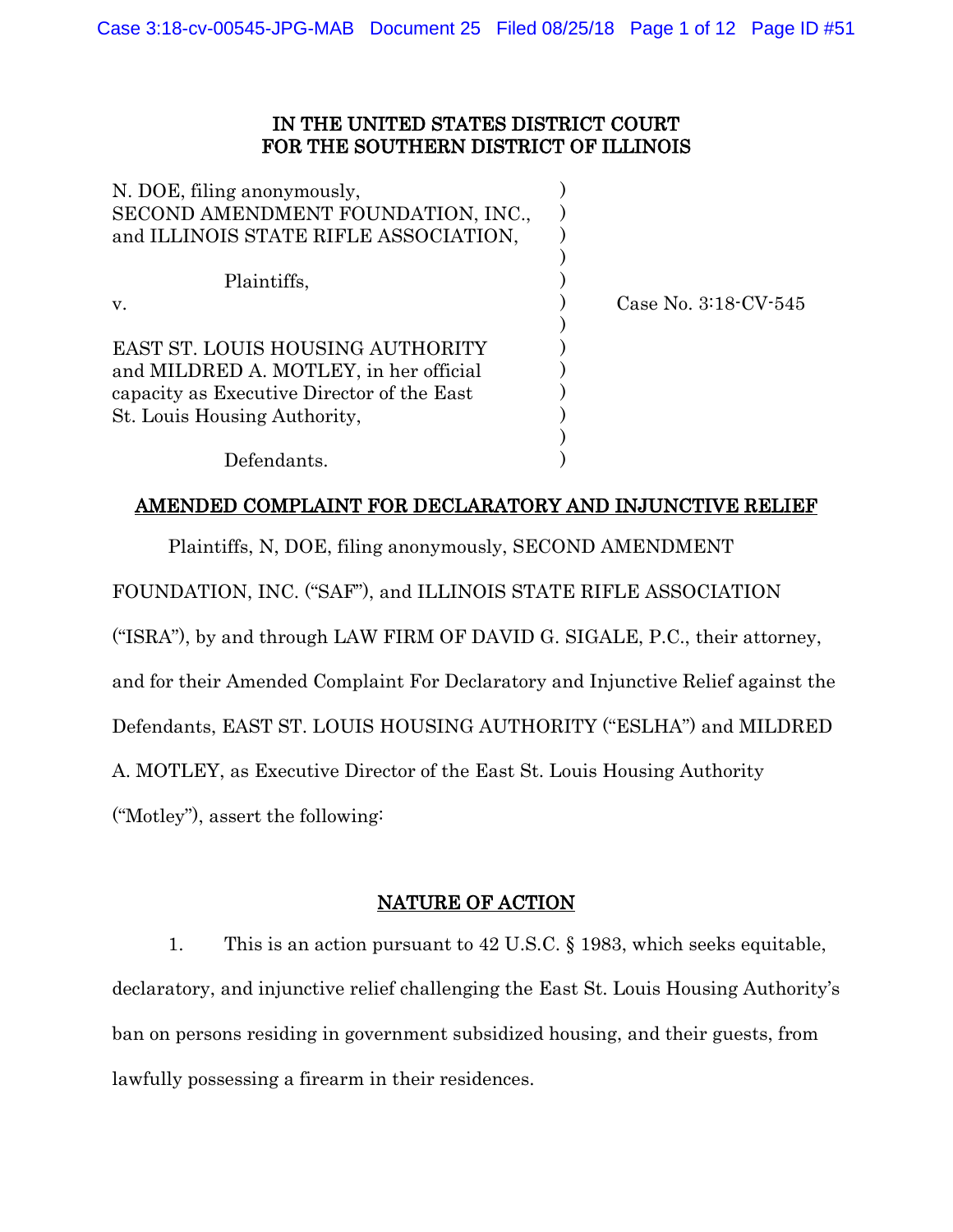#### PARTIES

2. Plaintiff N. DOE, filing anonymously, is a resident of Auburn Terrace, a public housing facility in East St. Louis, Illinois, administered by the East St. Louis Housing Authority. She is a customer service representative for a medical supply distributor, who due to health issues of her family and herself, became in need of governmental assistance in the form of subsidized housing. She has a valid Illinois FOID card, and has trained and educated in the safe use of firearms. She wishes to possess a handgun in her residence for self-defense, and did at one point, but has been forced to refrain from doing so due to the threat of losing her subsidized housing. She also wishes for her guests who can lawfully possess a firearm to be able to do so in her residence, like all other Illinois residents are allowed to do under Illinois law, but has also but has been forced to refrain from doing so due to the threat of losing her subsidized housing. At the present time, she resides with her two teenage children in her residence.

3. N. DOE is filing this action anonymously because she is in hiding from a violent domestic abuser who has made current physical threats against N. DOE and her children, and she fears physical retaliation in the form of severe physical injury and death to her children and herself should she be publicly identified. This is discussed further herein in this "Parties" section.

4. N. DOE is not seeking to file this action anonymously due to any desire to avoid publicity and/or inconvenience of filing publicly. Should the physical threat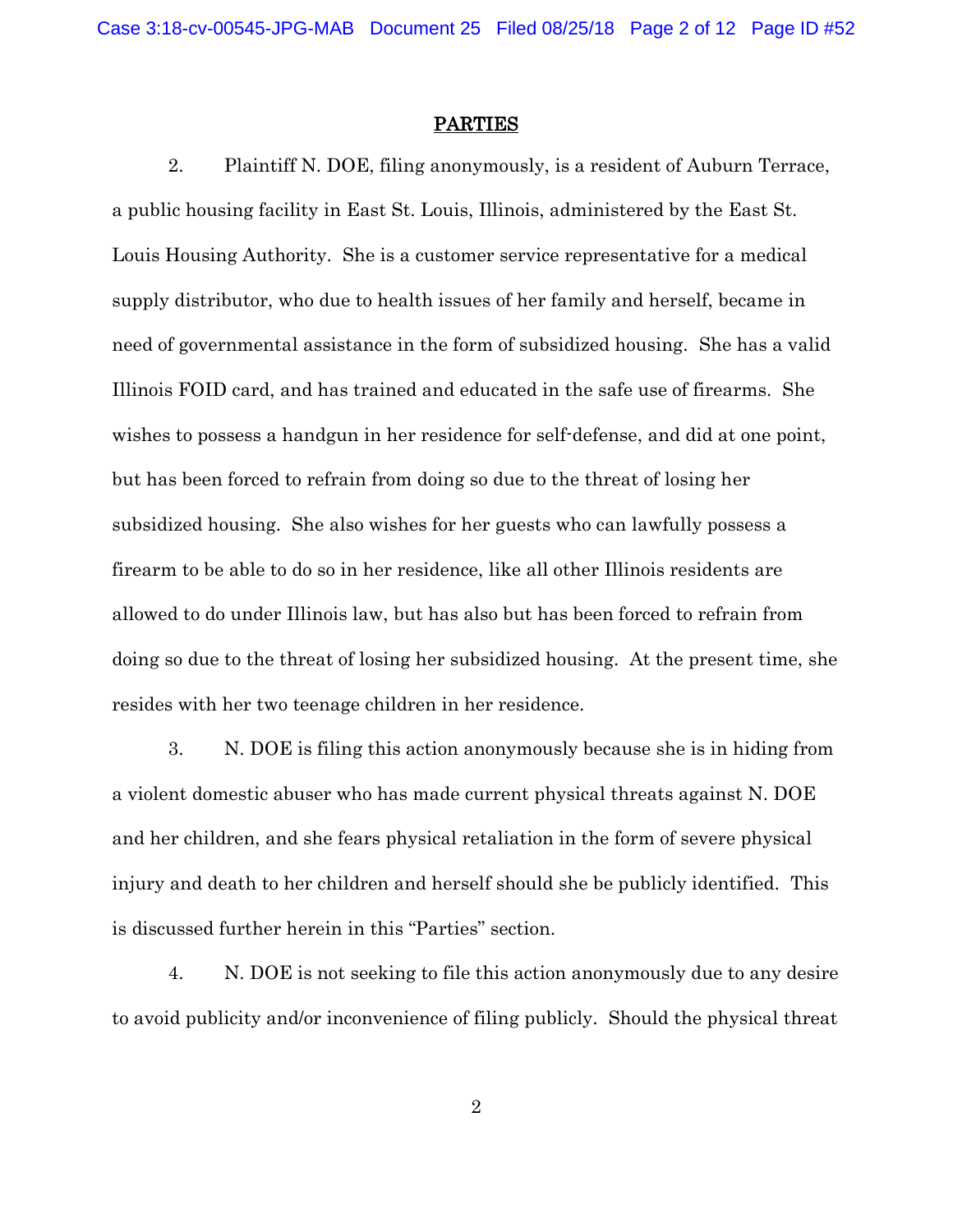to herself and her family cease, N. DOE would willingly allow herself to be publicly named in this matter.

5. As the instant matter is a facial challenge to the Defendant's ban on lawful firearms possession by lawful FOID cardholders and their guests in their public-housing residences, there is no unfairness to Defendants by maintaining the public anonymity of N. DOE's identity. N. DOE will also reveal herself to the Defendants once an appropriate Protective Order or Confidentiality Agreement is executed and entered by the Court.

6. N. DOE has an ex-husband who was incarcerated for murder. He was released on probation, and during that time was violently abusive to N. DOE on multiple occasions, including choking her to unconsciousness, and beating her so badly that she had internal bleeding. He threatened, on multiple occasions, to kill N. DOE and her two children if she ended her relationship with him. As a result of this violence, he was returned to prison with his probation revoked. He has since been released, and N. DOE has recently received word that he is still "very angry" with her and is looking for her.

7. Further, in January, 2017, N. DOE was beaten and raped in her home by a family acquaintance, who decided that since N. DOE was suffering from a hand injury, that she was unable to fight back. During the rape, N. DOE was able to call for help from her children, who stopped the attack by threatening to brandish the firearm, that at the time was in the residence, at the attacker and getting the attacker to leave N. DOE's residence.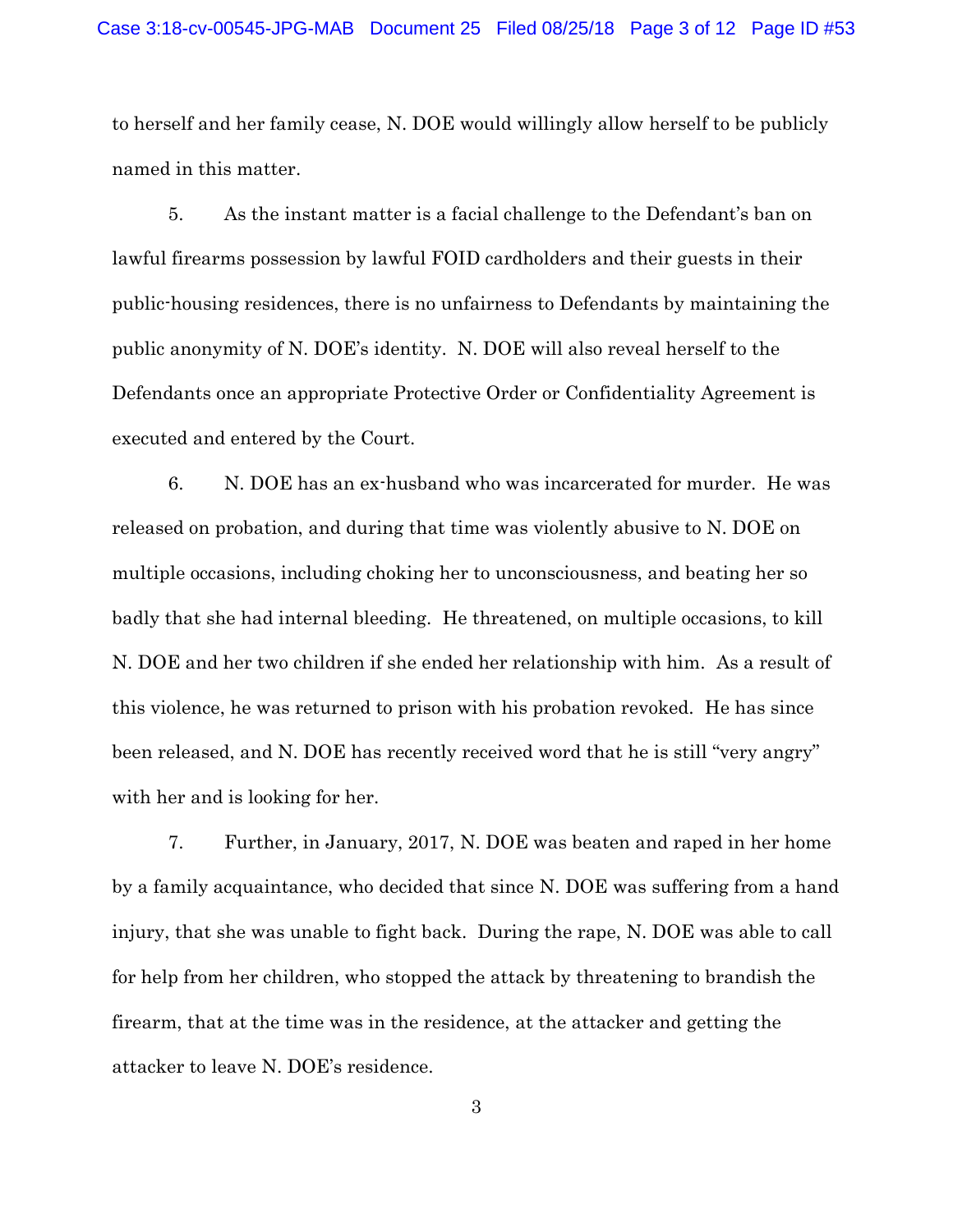8. On two occasions, N. DOE has to call the police due to shootings in nearby residences. Shootings are common enough to be called routine in the subject ESLHA property.

9. SAF is a non-profit membership organization incorporated under the laws of Washington with its principal place of business in Bellevue, Washington. SAF's membership includes persons residing in East St. Louis, Illinois. SAF has over 650,000 members and supporters nationwide. The purposes of SAF include education, research, publishing and legal action focusing on the Constitutional right privately to own and possess firearms. SAF brings this action on behalf of itself and its members.

10. ISRA is a non-profit membership organization incorporated under the laws of Illinois with its principal place of business in Chatsworth, Illinois. ISRA has over 17,000 members and supporters in Illinois, and many members outside the State of Illinois. The purposes of ISRA include securing the Constitutional right to privately own and possess firearms within Illinois, through education, outreach, and litigation. ISRA brings this action on behalf of itself and its members.

11. N. DOE is a member of SAF and ISRA.

12. ESLHA is a public entity of the State of Illinois created pursuant to the Housing Authorities Act  $(310$  ILCS 10/1, *et seq.*). It is "... a municipal corporation and shall constitute a body both corporate and politic, exercising public and essential governmental functions, and having all the powers necessary or convenient to carry out and effectuate the purposes and provisions of this [Housing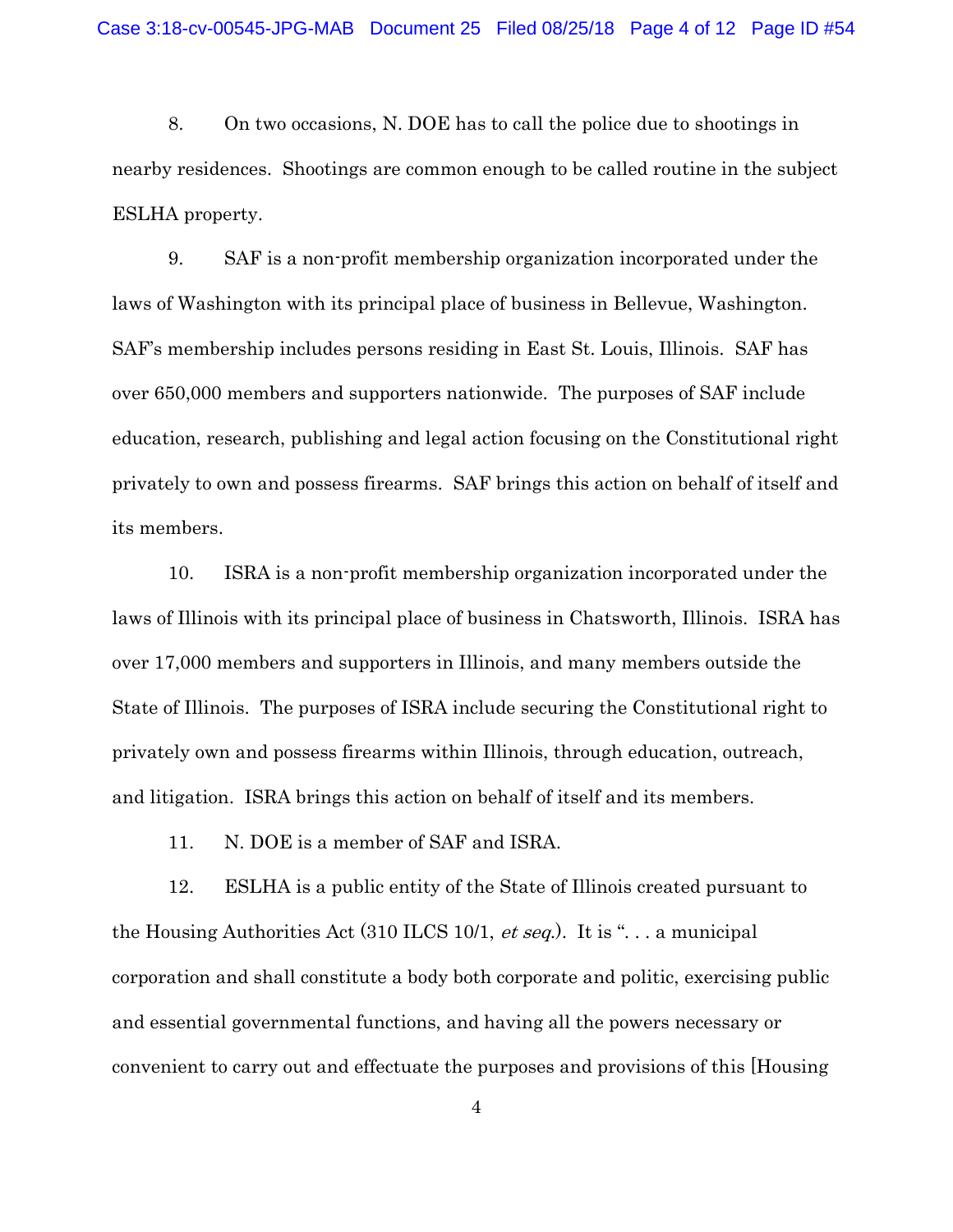Authorities] Act." Its administrative office is located at 200 East Harlem Avenue, Monmouth, IL 61462.

13. Motley is the Executive Director of the ESLHA. Upon information and belief, Motley is responsible for overseeing enforcement of ESLHA policies, and is sued in her individual and official capacities.

## JURISDICTION AND VENUE

14. This Court has subject matter jurisdiction over this action pursuant to 28 U.S.C. §§ 1331, 1343, 2201 and 2202, and also pursuant to 42 U.S.C. §§ 1981(a) and 1983.

15. Venue lies in this district pursuant to 28 U.S.C. § 1391.

#### BACKGROUND

16. On or about October 7, 2016, N. DOE entered a lease agreement with the ESLHA.

17. Section IX.(p) of the ESLHA Lease, entitled "RESIDENT'S

OBLIGATIONS," requires that N. DOE is "[n]ot to display, use, or possess or allow members of [DOE's] household or guests to display, use, or possess any firearms, (operable or inoperable) … anywhere in the unit or elsewhere on the property of the Authority."

18. Section XI.E. of the ESLHA Lease, entitled "SPECIAL

INSPECTIONS," states that "ESLHA staff may conduct a special inspection for any of the following reasons: . . . Suspected lease violation." This means that N. DOE's stated desire to possess a lawful firearm for self-defense of herself and her family,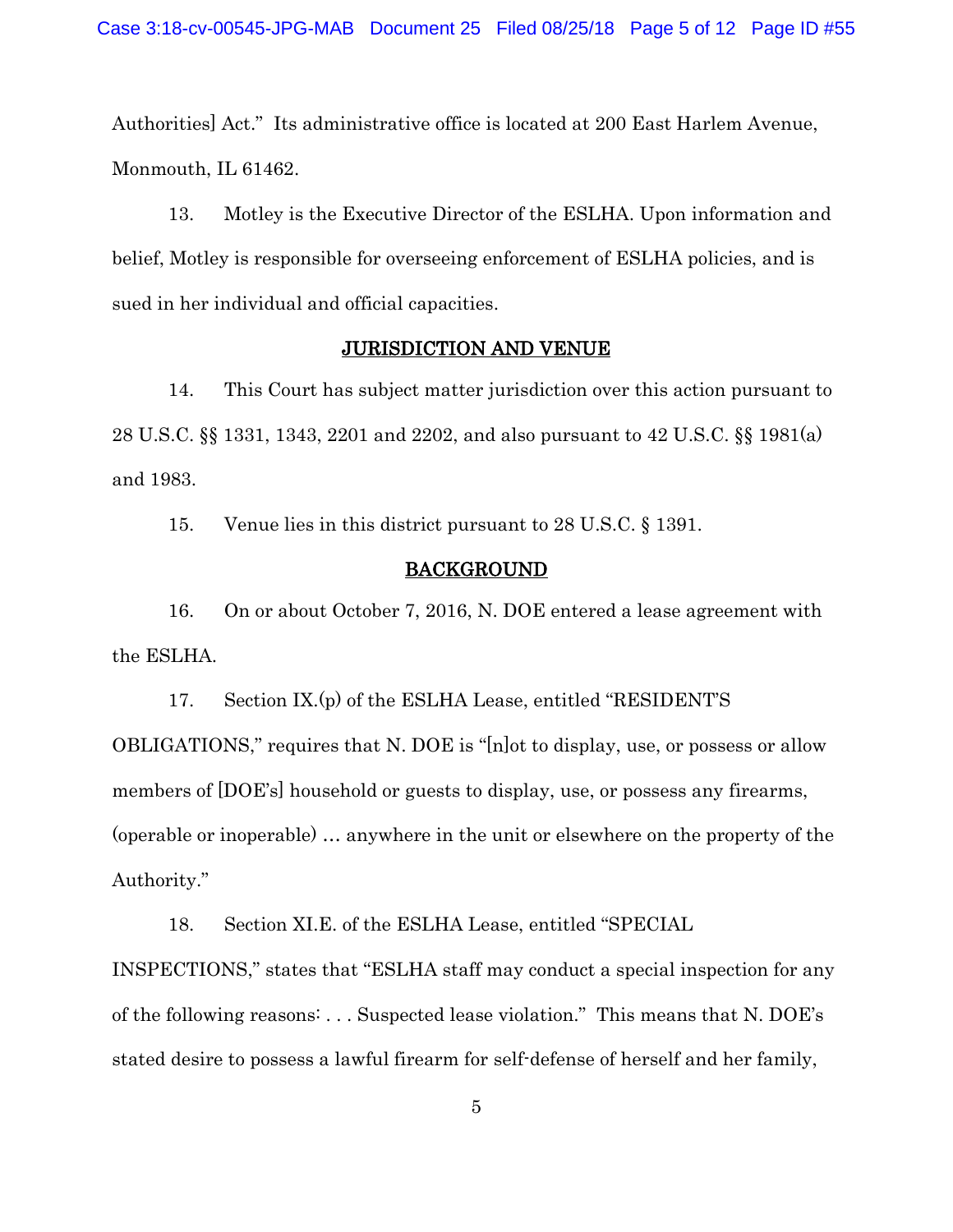and to allow her guests to lawfully possess a firearm in her residence, renders her subject to "special inspections" by the Defendants at practically any time.

19. Section XIV of the ESLHA lease, entitled "TERMINATION OF THE LEASE," states that ESLHA may terminate the Lease for ". . . serious or repeated violations of material terms of the Lease."

20. Further, section  $XIV(a)(11)$  of the ESLHA Lease specifically lists "[p]ossession of firearms by the resident, household member or guest on any ESLHA property" as a serious or material violation of the material terms of the Lease.

21. N. DOE has kept, is keeping and/or desires to keep a firearm in her home for personal protection. N.DOE also desires to be able to allow her guests who may lawfully possess a firearm to be able to do so in her residence.

22. Section  $IX(p)$  prevents N. DOE from keeping a firearm in her home, while Section XIV states that N. DOE can have her Lease terminated for possessing a firearm for self-defense.

23. Section  $IX(p)$  also prevents N. DOE from allowing her guests who may lawfully possess a firearm from being allowed to possess them in her home, while Section XIV states that N. DOE can have her Lease terminated for allowing her guests to lawfully possess a firearm for self-defense.

24. ESLHA and Motley have threatened N. DOE that her Lease will be terminated, and she would have to move, unless she verifies there are no firearms in her residence.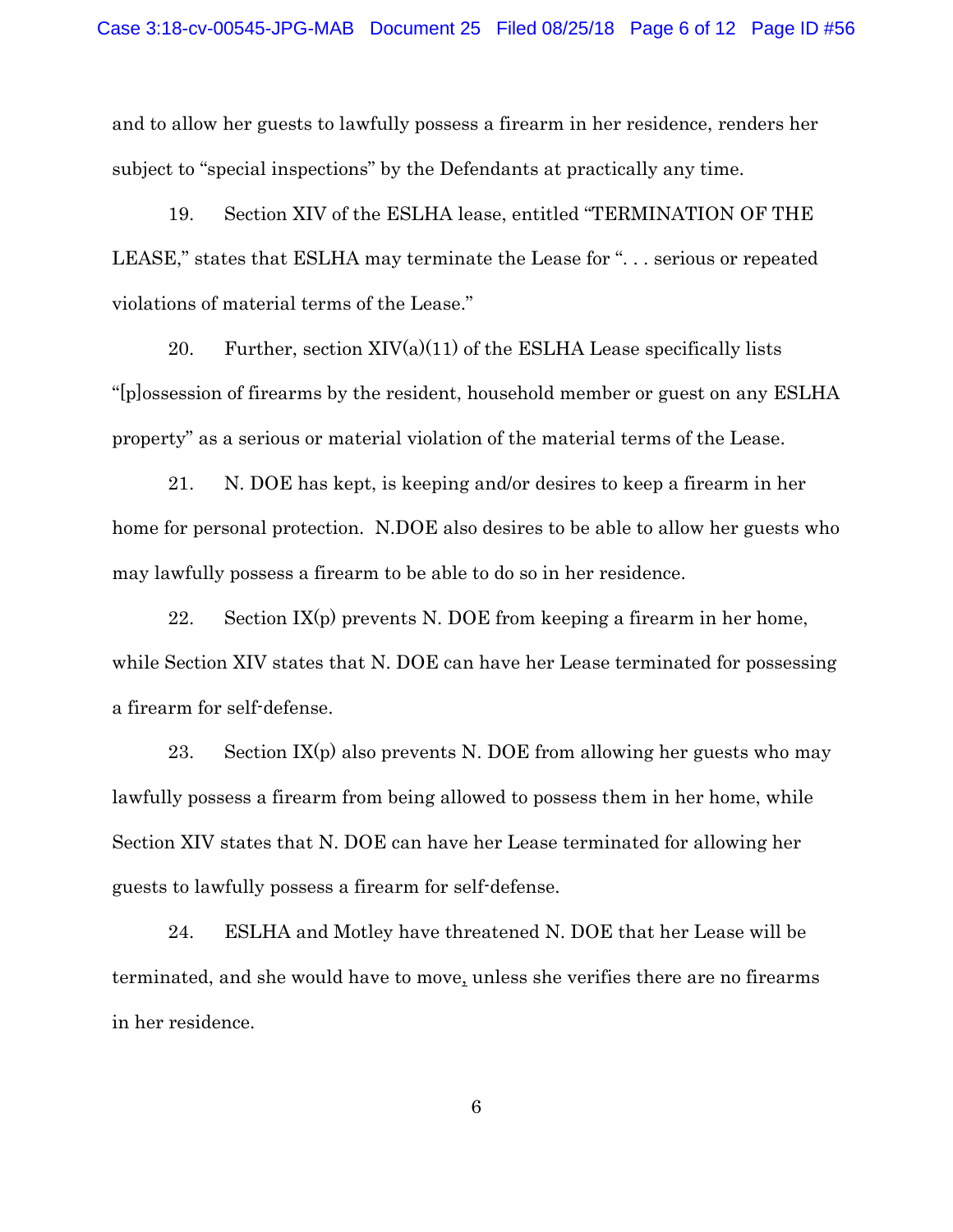25. When N. DOE protested, she was told by ESLHA that the building is safe, and therefore she does not need a firearm.

26. In contrast, though Section VIII(a) of the ESLHA Lease, entitled "ESLHA Obligations," requires ESLHA to "maintain the . . . Development in decent, safe, and sanitary condition;" (italics added), and Section VIII(d) of the ESLHA Lease requires the ESLHA "[t]o keep development, building facilities, and common areas, not otherwise assigned to Tenant for maintenance and upkeep, in a clean and safe condition," the ESLHA property on which N. DOE and her family reside is not safe from violent crime.

27. N. DOE is a responsible law-abiding adult who is qualified to own firearms in her home for lawful self-defense and other lawful purposes. But for the Lease provisions, and the threats of eviction, she and SAF's and ISRA's members in ESLHA housing would forthwith lawfully possess a firearm in their homes.

28. Any of N. DOE's guests whom she wishes to allow to possess firearms in her residence are responsible law-abiding adults who would be qualified to own firearms for lawful self-defense and other lawful purposes. But for the Lease provisions, and the threats of eviction, she and SAF's and ISRA's members in ESLHA housing would forthwith allow their guests to lawfully possess a firearm in their homes.

29. The above deprivations of the right to keep and bear arms, pursuant to, e.g., District of Columbia v. Heller, 127 S.Ct. 2873 (2008) and McDonald v. City of Chicago, 130 S.Ct. 3020 (2010), applies only to low income persons who reside in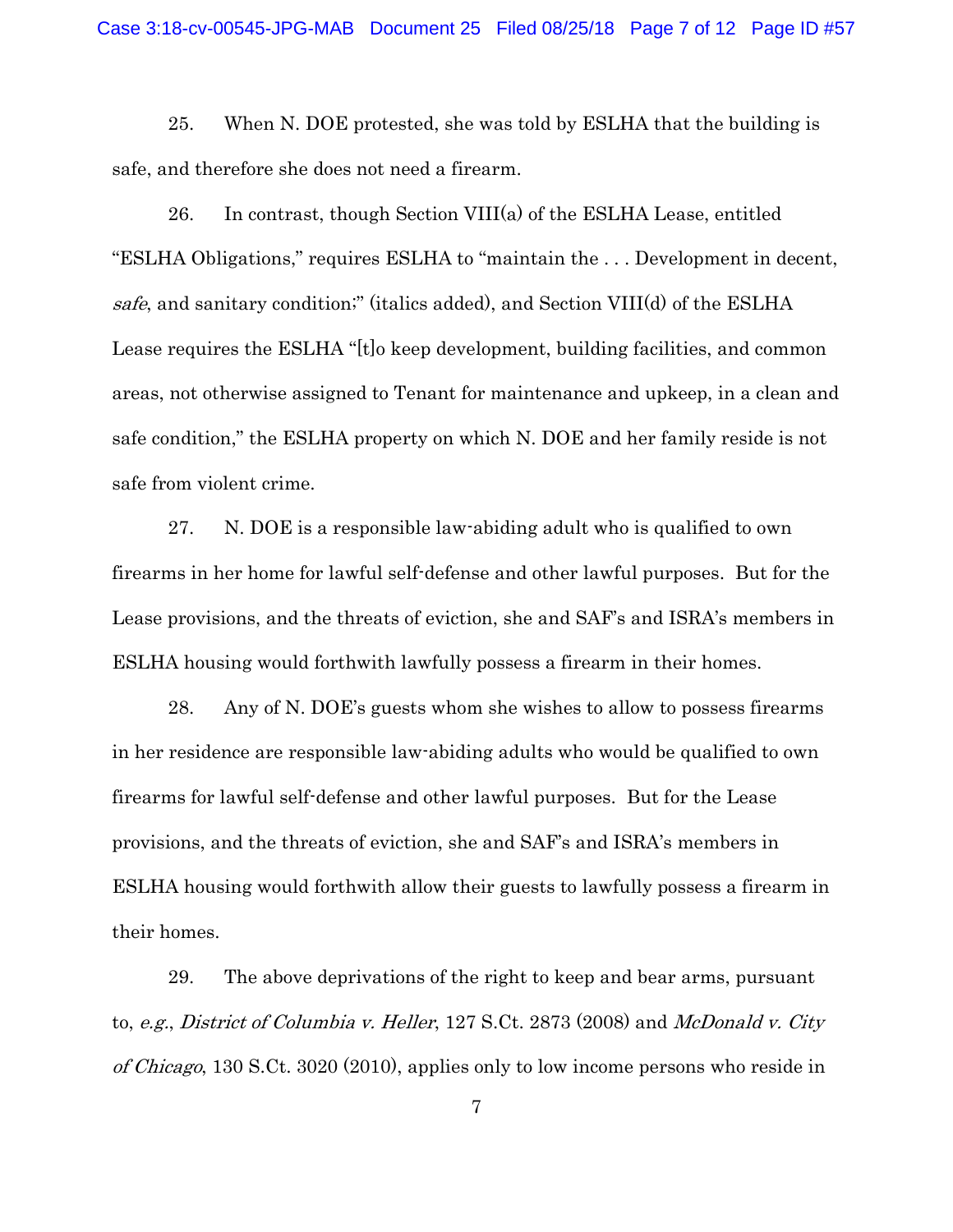public housing, a type of government housing. Wealthier persons who can afford to live in private housing are not deprived of this right.

## COUNT I – VIOLATION OF RIGHT TO KEEP AND BEAR FIREARMS (U.S. CONST. AMENDS. II AND XIV; 42 U.S.C. § 1983)

30. Plaintiffs incorporate by reference the allegations contained in the foregoing paragraphs 1 through 29 of this Complaint as if set forth in full herein.

31. The Second Amendment to the Constitution of the United States provides: "A well regulated Militia, being necessary to the security of a free State, the right of the people to keep and bear Arms, shall not be infringed."

32. The Fourteenth Amendment to the Constitution of the United States provides in pertinent part: "No State shall make or enforce any law which shall abridge the privileges or immunities of citizens of the United States; nor shall any State deprive any person of life, liberty, or property, without due process of law; nor deny to any person within its jurisdiction the equal protection of the laws."

33. The Second Amendment is applicable to States through the Fourteenth Amendment. See McDonald v. City of Chicago, 130 S.Ct. 3020 (2010).

34. The Defendants' actions, which deny lawful persons Second Amendment rights due to their financial disadvantage and circumstances of residing in government housing, on their face and as applied, violate N. DOE's, and SAF's and ISRA's members', individual rights of handgun possession as secured by the Second Amendment to the United States Constitution.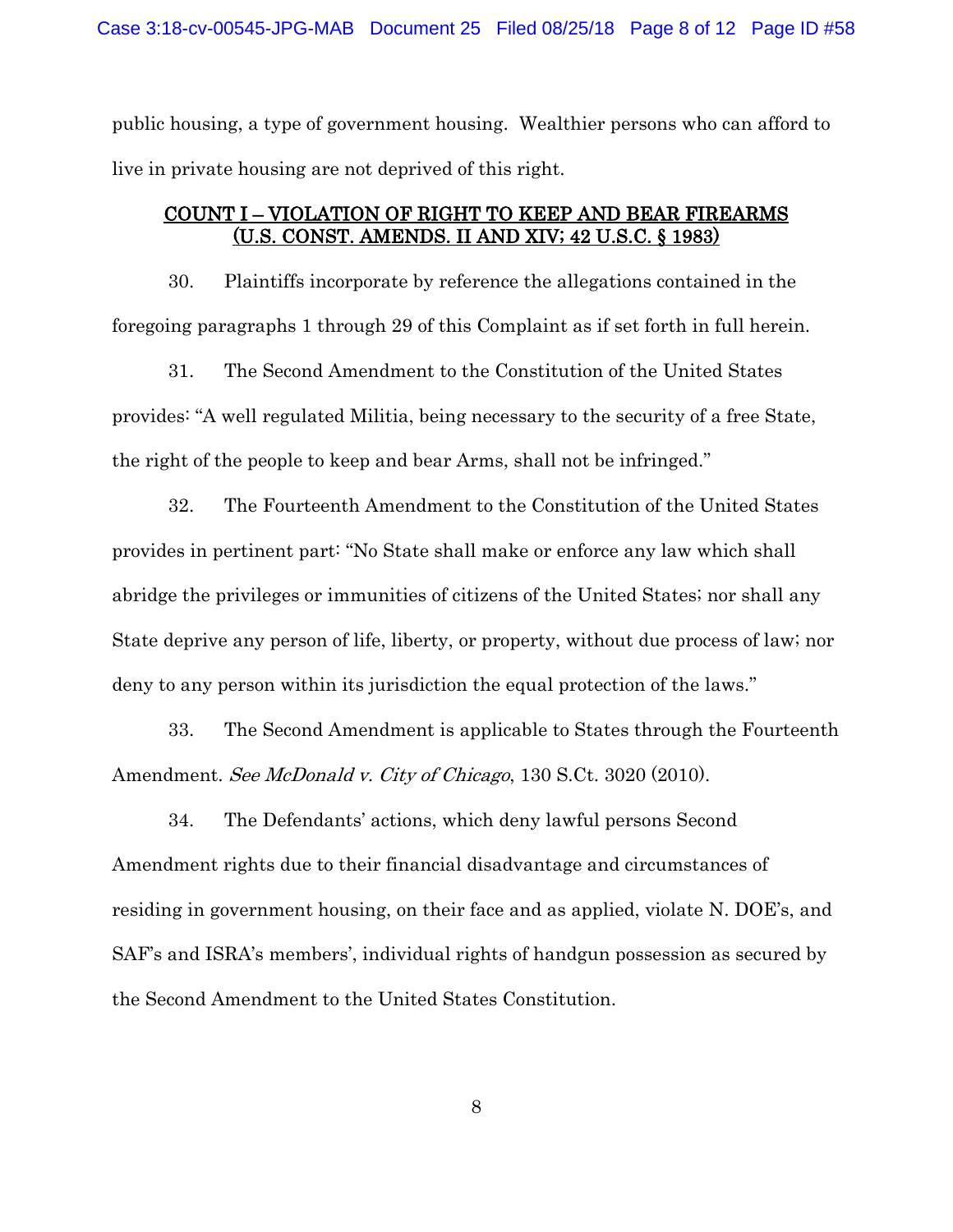35. Plaintiffs have no adequate remedy at law and seek injunctive and declaratory relief for the deprivation of their Second and Fourteenth Amendment rights.

# COUNT II – VIOLATION OF RIGHT TO EQUAL PROTECTION (U.S. CONST. AMEND. XIV; 42 U.S.C. § 1983)

36. Plaintiffs incorporate by reference the allegations contained in the foregoing paragraphs 1 through 35 of this Complaint as if set forth in full herein.

37. The Fourteenth Amendment to the Constitution of the United States provides in pertinent part: "No State shall make or enforce any law which shall abridge the privileges or immunities of citizens of the United States; nor shall any State deprive any person of life, liberty, or property, without due process of law; nor deny to any person within its jurisdiction the equal protection of the laws."

38. The Defendants' actions, which deny lawful persons their individual rights of handgun possession as secured by the Second Amendment to the United States Constitution, due to their financial disadvantage and circumstances of residing in government housing, on their face and as applied, violate N. DOE's, and SAF's and ISRA's members', right to equal protection of the law, as secured by the Fourteenth Amendment of the United States Constitution.

39. Plaintiffs have no adequate remedy at law and seek injunctive and declaratory relief for the deprivation of their Fourteenth Amendment rights.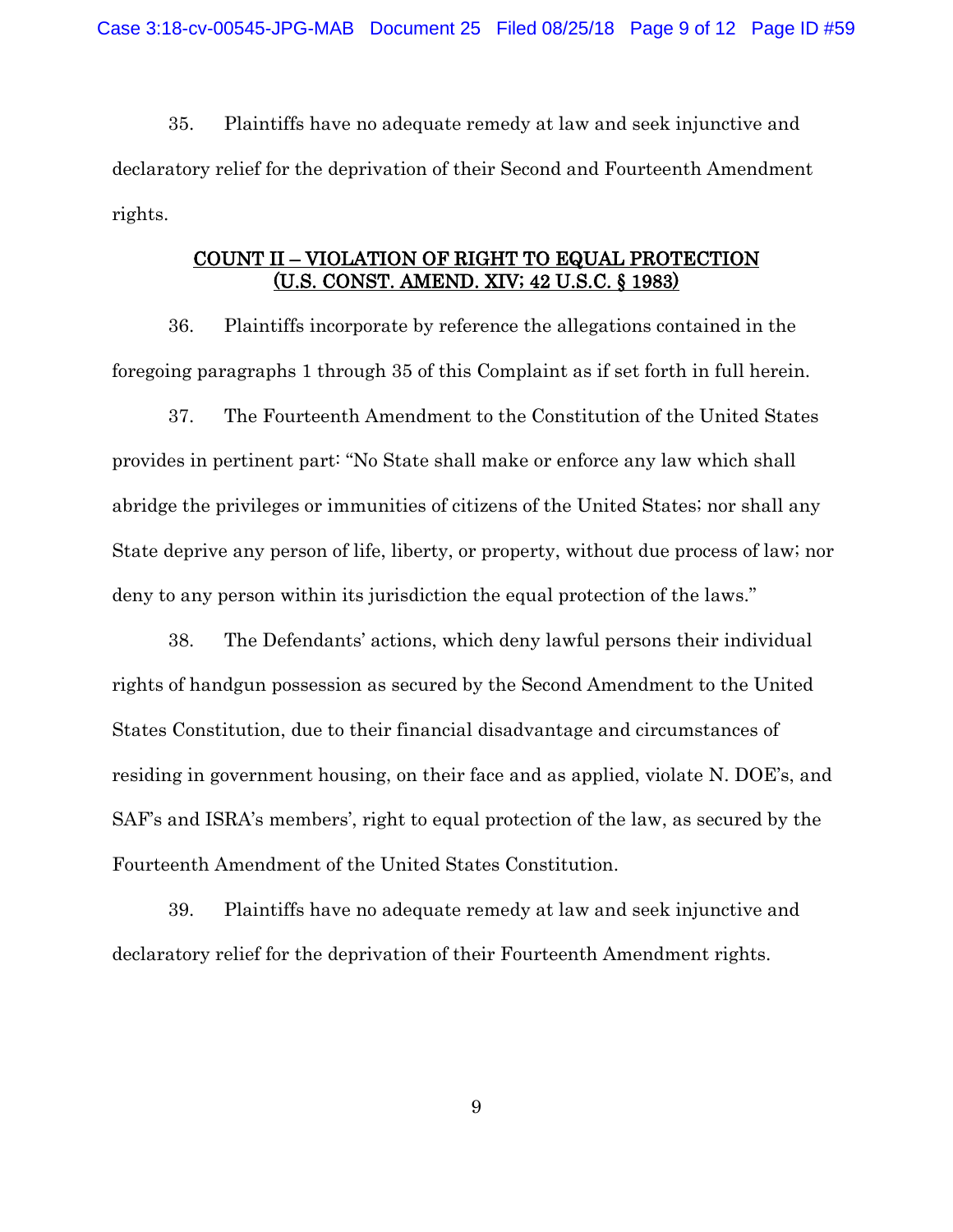### ALLEGATIONS COMMON TO ALL COUNTS

40. Plaintiffs incorporate by reference the allegations contained in the foregoing paragraphs 1 through 39 of this Complaint as if set forth in full herein.

41. A controversy exists as to whether the ban on lawful firearm possession in government subsidized housing is unconstitutional.

42. A declaration from this Court would settle this issue.

43. A declaration would also serve a useful purpose in clarifying the legal issues in dispute.

44. Plaintiffs seek a declaration that the ban on home firearm possession by lawful persons residing in government subsidized housing and/or their lawful guests is unconstitutional.

45. Additionally, Plaintiffs would continue to suffer irreparable injury if the Court does not issue an injunction.

46. There is no adequate remedy at law because only an injunction, as opposed to monetary damages, would allow N. DOE, and SAF's and ISRA's members residing in government subsidized housing in East St. Louis, Illinois, as well as their lawful guests, the opportunity to possess a firearm for lawful purposes in their residences.

47. The irreparable harm to Plaintiffs outweighs any potential harm, if any, to Defendants caused by granting the injunctive relief.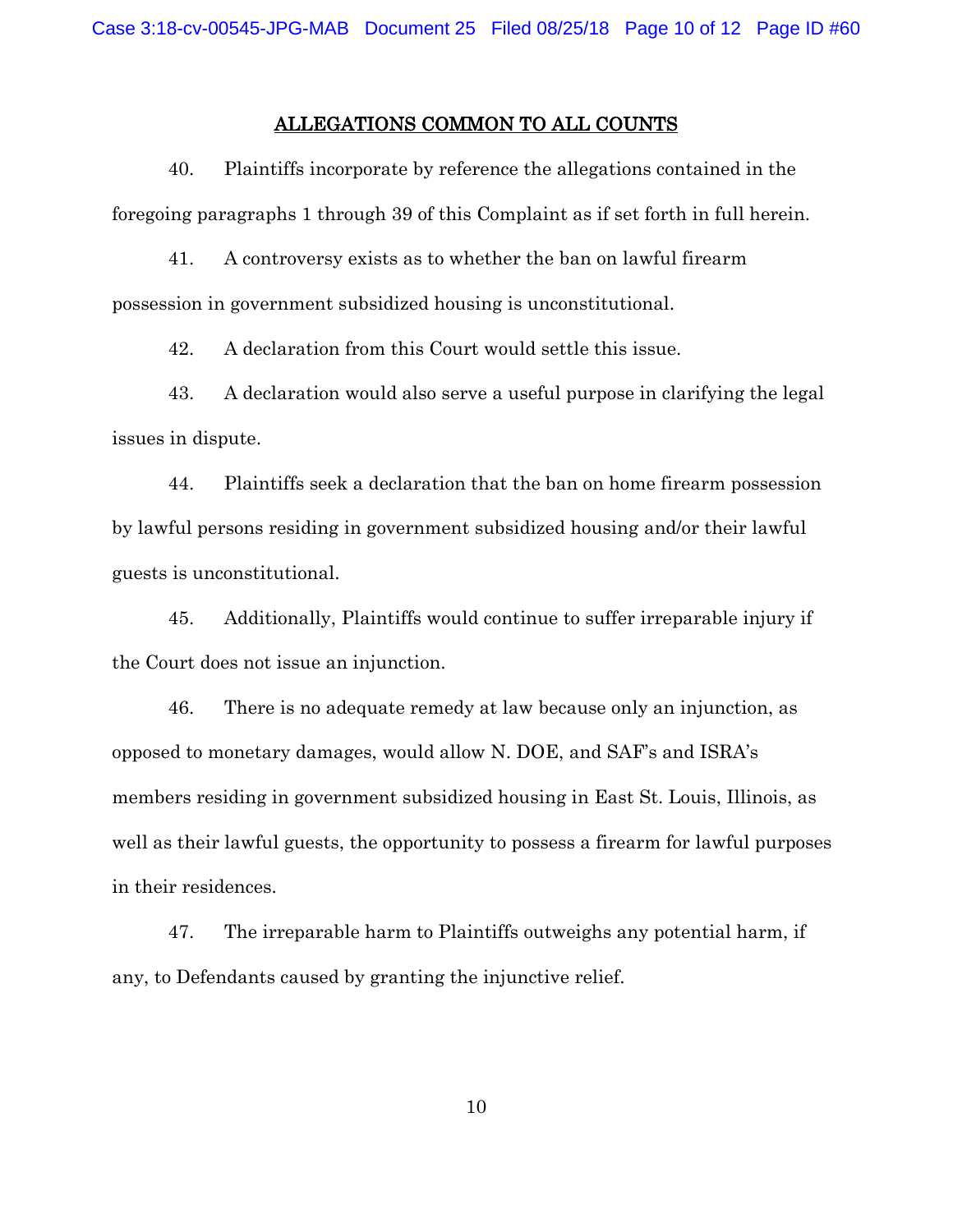48. Enjoining Defendants from enforcing the lease provisions prohibiting lawful possession of firearms by ESLHA residents and their guests serves the public interest because the lease provisions violate constitutional rights.

WHEREFORE, Plaintiffs, N. DOE, filing anonymously, SECOND AMENDMENT FOUNDATION, INC., and ILLINOIS STATE RIFLE ASSOCIATION, request the following relief:

- 1. That this Court render a declaratory judgment that Defendants' attempt to enforce the lease provisions prohibiting lawful possession of firearms by ESLHA residents and their guests violates the Second and Fourteenth Amendments to the United States Constitution;
- 2. That this Court issue a Preliminary and Permanent Injunction enjoining and restraining Defendants from enforcing the lease provisions prohibiting lawful possession of firearms by ESLHA residents and their guests;
- 3. Award Plaintiffs relief as provided by statute and common law;
- 4. Award Plaintiffs attorney's fees and costs pursuant to 42 U.S.C. § 1988 and any other pertinent provision of law.